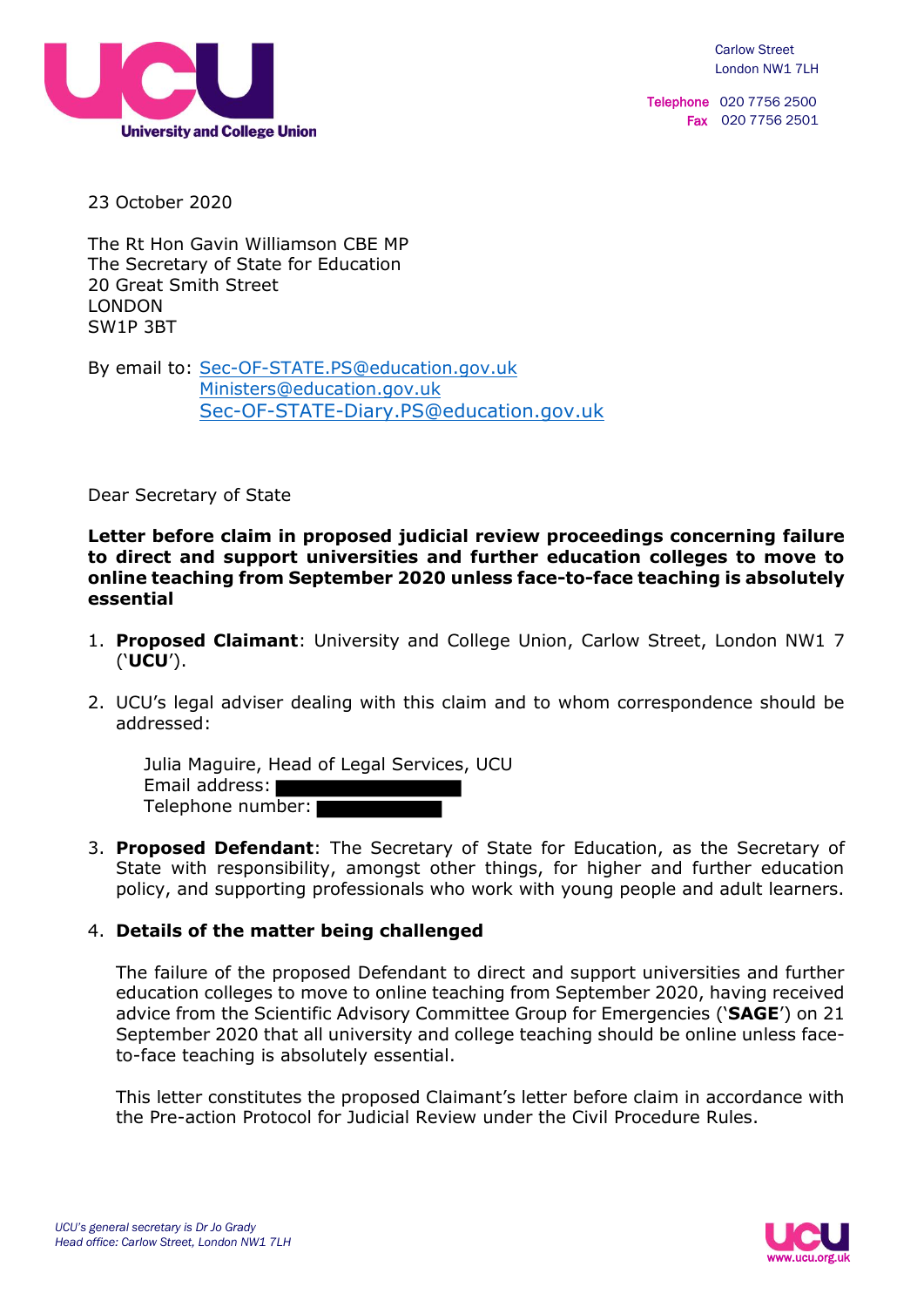# 5. **Interested party**

The proposed Claimant considers the Minister for the Cabinet Office, as the Minister responsible for supporting the Prime Minister and ensuring the effective running of government, to be an interested party. We confirm that a copy of this letter has also been sent to the Minister for the Cabinet Office.

### 6. **The factual background to the claim**

- 6.1. On 18 March 2020, amid rising hospital admissions and deaths from Covid-19, the government announced the closure of further education colleges at the same time as schools.
- 6.2. On 22 March 2020, UCU called for all face-to-face education provision to be halted in prisons following health and safety concerns from UCU members.
- 6.3. On 24 March 2020, Her Majesty's Prison and Probation Service confirmed that all non-essential activities (including prison education) should be stopped with immediate effect.
- 6.4. On 2 April 2020, UCU wrote to you calling on the government to provide immediate support to colleges and universities to ensure that they could help lead the UK's post-Covid recovery. UCU called on the government to guarantee funding for colleges and universities at existing levels, and protect the additional funding already earmarked for research and further education sector jobs and salaries.
- 6.5. On 14 April 2020, the statutory body, the Office for Budget Responsibility, which provides independent and authoritative analysis of the UK's public finances, published its reference scenario predicting that the education sector would be the hardest hit sector in economic terms by the effects of the Covid-19 pandemic.
- 6.6. On 23 April 2020, UCU published a report warning that the Covid-19 pandemic and ensuing recession will lead to 111,000 fewer UK and 121,000 fewer international first-year students attending UK universities in this academic year, resulting in a £2.5bn funding shortfall. The report, by London Economics for UCU, shows that the universities hit hardest by the falls in fee and grant income are those that cater for significant numbers of international students. However, the difficulties those universities face will also have severe knock-on effects for the rest of the sector.
- 6.7. On 4 May 2020, the government announced an early drawdown for universities of some of the following year's tuition fees from the Student Loans Company, and a numbers cap on students so as to protect institutions from the effects of more prestigious universities accepting greater numbers of domestic students in order to compensate for the fewer numbers of international students taking up places during the pandemic. UCU's General Secretary, Dr Jo Grady, responded that the measures were insufficient to stabilise the sector, and that "*the government must underwrite funding lost from a fall in domestic and international student numbers and remove incentives for universities to*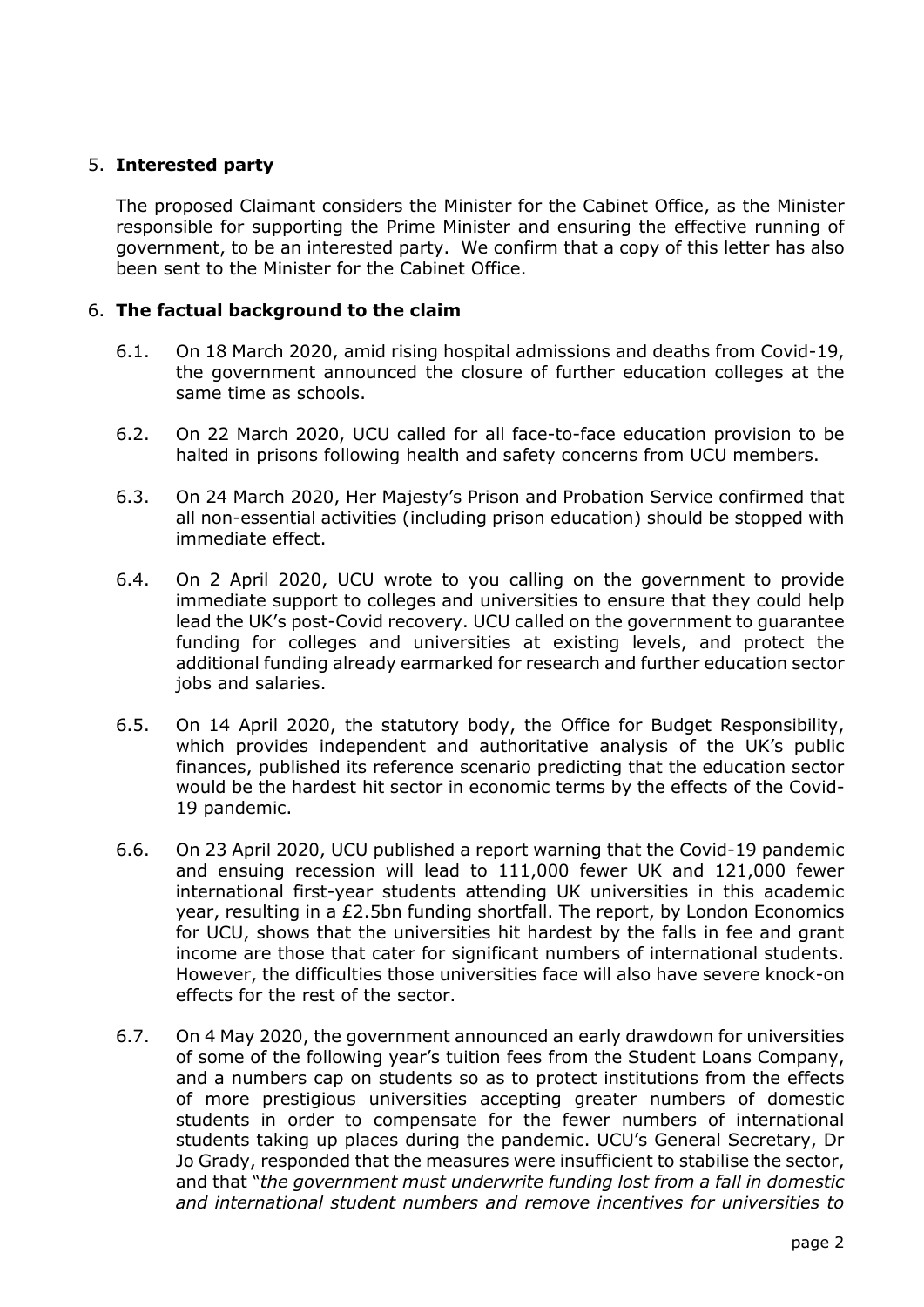*compete against each other at a time when we need to be pulling together*." For the avoidance of doubt, it is this inter-market competition between universities that is at the heart of their decision-making and which, as a result of the government's failure to encourage more effective coordination and support a move to online teaching, has consistently failed to prioritise the health and safety of staff and students.

6.8. On 12 May 2020, the government set out plans for secondary schools and further education colleges to open for some students to have face-to-face teaching. In response, on 13 May 2020 unions representing staff in further education (UCU, GMB, UNISON, NEU and Unite) set out the five tests they believe must be satisfied before face-to-face teaching resumes:

#### *Test 1: Much lower numbers of Covid-19 cases Test 2: A national plan for social distancing Test 3: Comprehensive testing Test 4: A whole college strategy for health and safety Test 5: Protection for the vulnerable*

6.9. In May 2020, as universities started to make individual plans for the coming academic year, which varied between all lectures being online, trying blended online and face-to-face teaching and trying to operate as usual, Dr Grady said in a statement:

"*We have now seen a few universities set out plans for the next academic year and there is no consistency. This only adds to the confusion for students and for staff, and does not suggest their health and safety is the top priority. Unfortunately, we warned this would happen if the government refused to encourage more effective coordination and provide financial support.* 

 *Universities are worried about loss of income and students being poached by other institutions. The government needs to step in and underwrite income*  lost through fees and teaching grants and, in response, universities must *promise to work together on plans for safely reopening and when to recommence face-to-face teaching.* 

 *Without decisive action from government, we will see an unseemly scramble for students at a time when universities should be working together to safeguard the sector and continue their work combatting Covid-19 and supporting key workers*".

- 6.10. On 4 June 2020, the government published its guidance on "*Higher education: reopening buildings and campuses*". UCU re-iterated the five tests referred to above.
- 6.11. On 7 June 2020, a report from the British Council predicted that there would be 14,000 fewer new enrolments from East Asia alone at UK universities this academic year, compared to 2019-20. UCU said the report was further evidence of the need for the government to step in and provide universities with urgent financial help.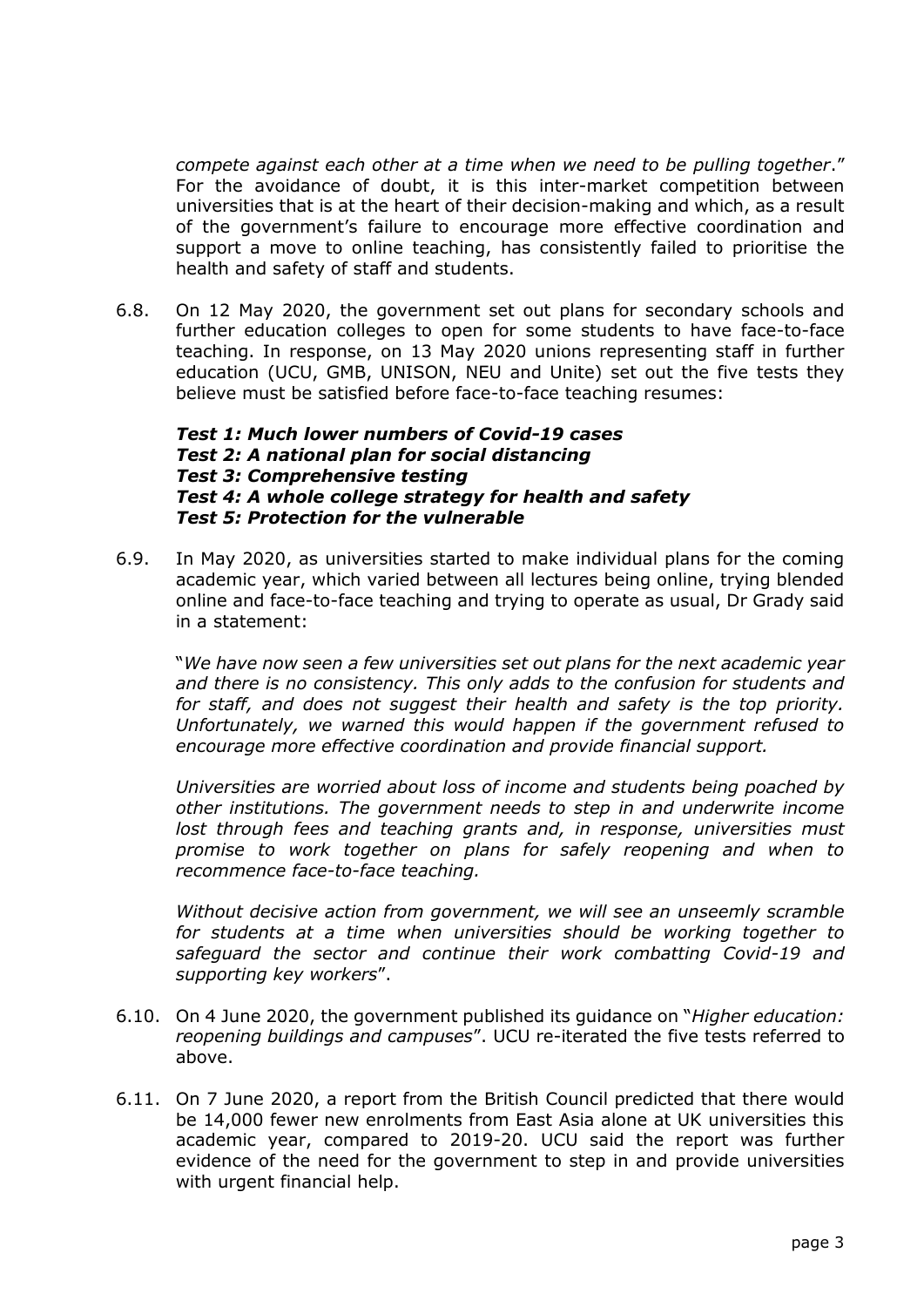- 6.12. On 12 June 2020, in a letter to the Prime Minister to launch UCU's "*Fund the Future*" campaign, Dr Grady said the government's limited actions so far had failed to meet the challenges further and higher education face. She explained that the total economic cost to the UK from the reduced economic activity generated by universities alone - due to their loss in income - is estimated at more than £6bn, and that in further education the Association of Colleges was reporting that losses could be up to £2bn.
- 6.13. On 27 June 2020, the government announced a university research support package, including £280m grant extensions for universities and research organisations and loans for research-active universities. Dr Grady responded, "*This latest announcement from the government fails to put students and staff at the centre of its recovery plans. While there is some new money in the form of a grant to research-intensive universities, the rest of the package consists of loans and repackaged existing spending*".
- 6.14. On 6 July 2020, the Institute for Fiscal Studies published a briefing note on the economic impact of the Covic-19 pandemic on universities saying that its central estimate was of long-run losses of £11bn or more than a quarter of income in one year.
- 6.15. On 16 July 2020, you announced the Higher Education Restructuring Regime. This is a scheme to support English universities at risk of insolvency, by means of repayable loans, which would come with restrictions to be determined on a case-by-case basis, and with no guarantee that universities would "*be prevented from exiting the market*".
- 6.16. On 21 July 2020, commenting on a new support package by the Welsh government for Welsh universities and colleges worth over £50m, Dr Grady said "*This announcement is a welcome recognition of the problems that both further and higher education face. It is important that both colleges and universities use this funding to protect jobs and expand opportunities for students. Ministers in Westminster now need to step up their game and deliver more than the piecemeal funding with problematic strings attached that we have seen so far*".
- 6.17. On 31 July 2020, UCU demonstrated the importance of the university sector to local economies with a study by Hatch Regeneris showing that universities are often among the largest local employers, with 19 UK institutions directly employing more than 5,000 people each, and 10 of these accounting for at least 5% of all jobs in their local authority area.
- 6.18. On 18 August 2020, Dr Jo Grady wrote to the Secretary of State, alongside the National Union of Students ('**NUS**') president Larissa Kennedy, urging the government to provide financial protections for higher education and prioritise safety by working closely with trade unions, so it can restore the confidence of staff and students. Dr Grady's letter observed that government guidelines for reopening universities recognised the need for unions' involvement to "*help ensure campuses are as safe as possible and protect the health and wellbeing of staff, students and visitors to campus*". Despite UCU's representations, UCU was not invited to join the higher education taskforce, which UCU understands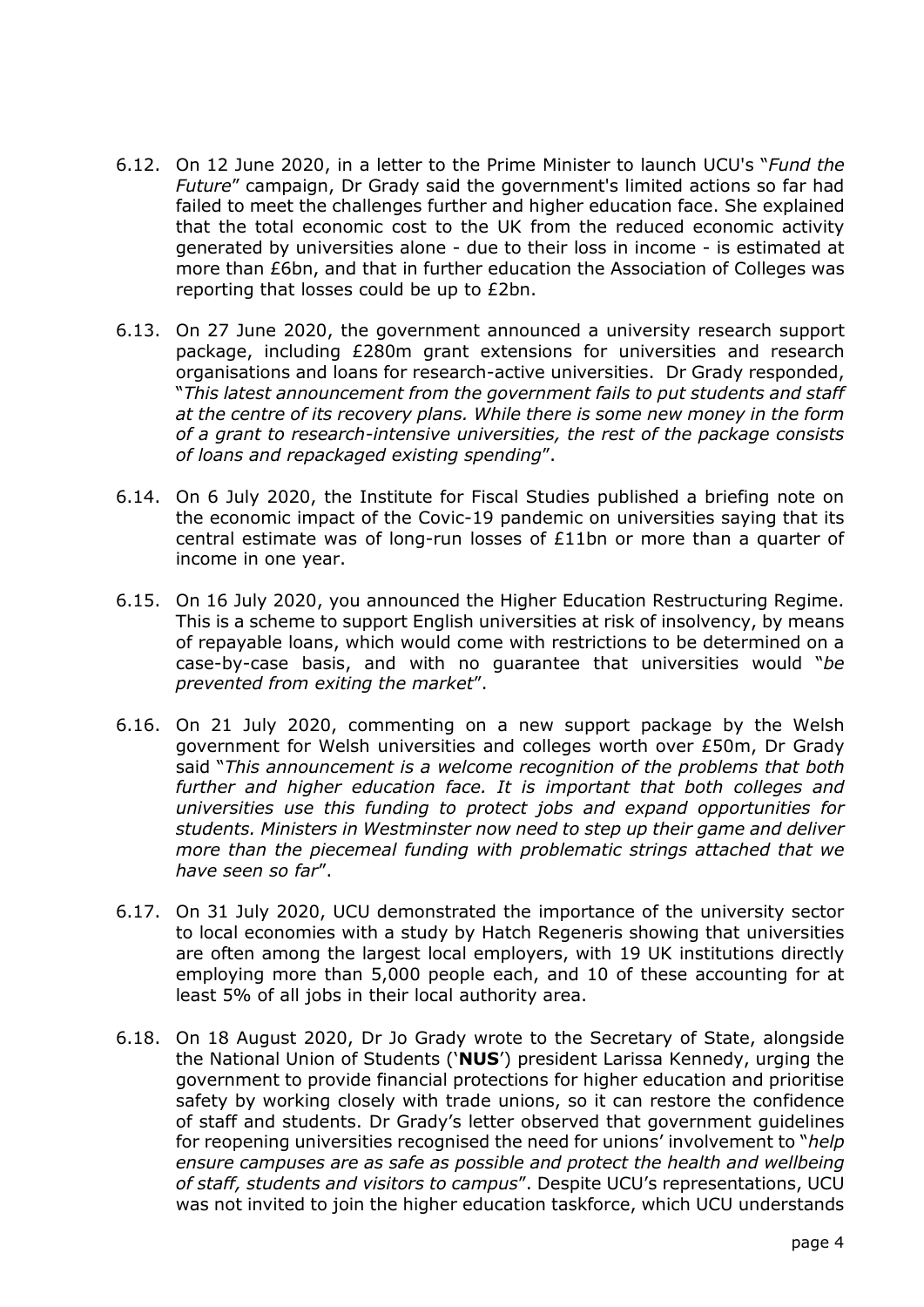was set up by the Minister of State for Universities to identify and resolve challenges faced by universities.

- 6.19. On 19 August 2020, Dr Grady wrote to the Minister of State for Universities expressing concern that UCU had not been invited to join the higher education taskforce. Dr Grady stated: *"As the union representing academic staff in higher education, it is imperative that our voice is heard in any plan to resolve the issues faced by universities. UCU set out what the sector needed from the government to weather the pandemic and to continue to provide world class teaching and research at the beginning of the crisis. Had we been listened to in April, when we raised concerns about this year's assessment plans, we would not be in this situation*".
- 6.20. On 20 August 2020, the senior private secretary to the Minister of State for Universities replied to Dr Grady's letter by email. This email acknowledged UCU's concerns and stated that the Minister wished to maintain a separate dialogue with UCU and NUS.
- 6.21. On 20 August 2020, Independent SAGE published a consultation statement on Universities in the context of SARS-CoV-2. As you know, Independent SAGE is a group of scientists who are working together to provide independent scientific advice to the UK government and public on how to minimise deaths and support the UK's recovery from the COVID-19 pandemic. It was founded with the intention of putting scientific facts and debate into the public domain and believes that openness and transparency leads to better understanding and better decision making. The SAGE consultation statement recommended that, "*Universities should focus on providing excellent quality remote learning rather than on opening up campuses that are likely to close again*".
- 6.22. The Independent SAGE consultation statement discussed in detail the particular public health challenges which universities present:
	- "*Core to university operations is the mass movement and mass migration of a million or more people around the world, at multiple points of the year (at least the start and end of every term, if not more frequently). A report from the Department for Education (DfE) to SAGE in June 2020 included the following implications:*

*a. "Students moving from their family households to set up new, temporary households during term time, and will want to return to their family households at the end of term. This may vary from small shared households with fully mixed living environments, to large scale university accommodation blocks;* 

*b. "Additional pressure on public transport infrastructure around universities, particularly if there is a continued need to limit capacity to preserve social distancing;* 

*c. "Commuter students, who travel regularly to university from home. About 25% of fulltime undergraduate students are now commuter students. In 2018, in 10 universities, including City University London,*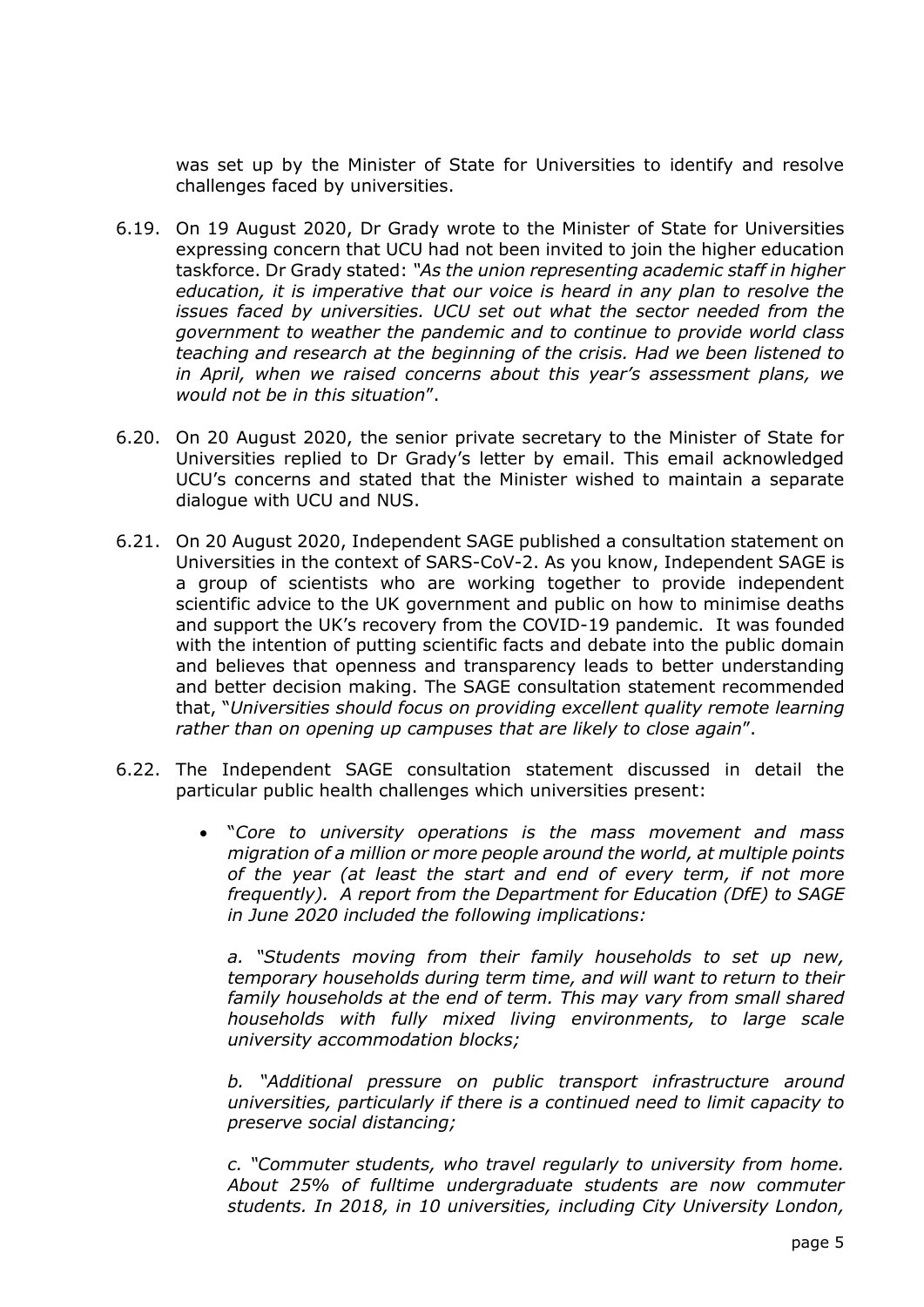*University of Wolverhampton and University of Bradford, more than 50% of students lived in the parental home.* 

*d. "International students arriving from overseas will create a further potential impact on the transmission of the virus, although some students, depending on the country they are arriving from, will have to comply with a 14 day self-isolation expectations upon arrival to the UK"* 

- *Universities also vary greatly in their physical organization, from central city to campus locations, connected to large and smaller towns and cities, with larger and smaller international populations, and many or few postgraduate students, making implementation of consistent safe behaviours complex.*
- *Most students in the UK are under 25 and therefore more likely to be asymptomatic carriers of COVID-19, and thus undetected. There is a concern that the spread may be masked by so-called 'Freshers' flu'. Further, there is increasing evidence of a surge of infections in young people which has led to WHO issuing a specific warning.*
- *Most students are in the age group which the latest data shows has the*  lowest level of both complete and partial compliance with social *distancing rules.*
- *Around the world, many of our recommendations have been implemented outside of the UK In addition:*
- *Unlike school-aged students, university students are adults with more resources and more autonomy to decide where to travel to, where to*  live, etc., including whether or not to travel to their parental home if *they fall ill.*
- *If campus facilities are closed, this "may prompt staff and students to visit external cafés or travel home to eat, which could lead to higher risk of transmission." In other words, universities will likely have to consider risks in the community, not just on campus…….*
- *Also core to University operations is a particular intensity, variety, number, and duration of (teaching) interactions, with constantly changing populations, in enclosed indoor spaces, increasing the likelihood of 'superspreader events'.*
- *Students also socialise together in each other's rooms, in university bars, at parties, at sports and other clubs, with alcohol.*
- *Students may be reluctant to get tested if it means they and their friends must isolate for 14 days. There may be further reluctance for contacts to isolate - especially if they are repeatedly contacted for different cases.*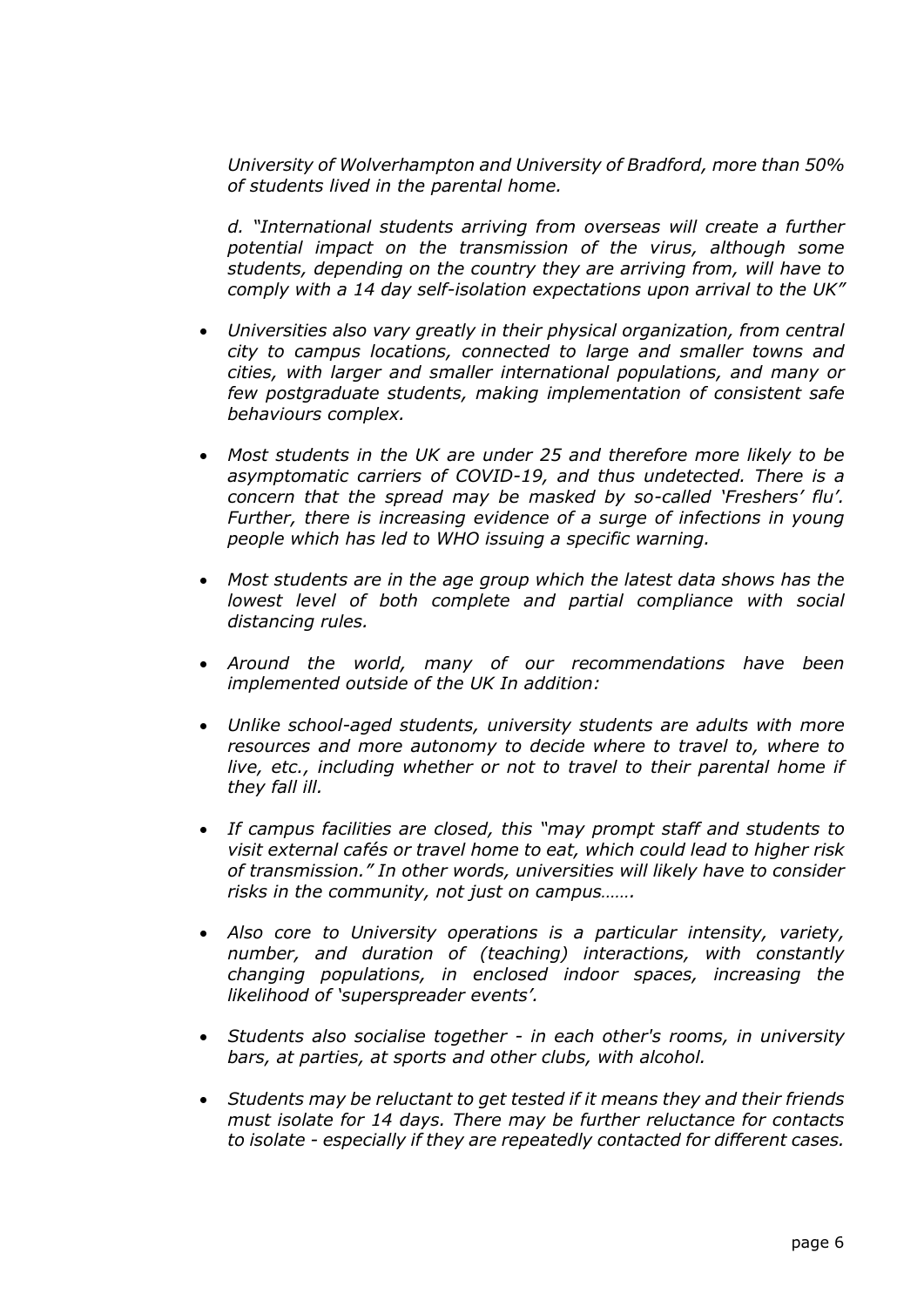- *……..In short, what happens on campus has direct implications for the wider populations in the town, city, regional, and (inter)national communities that Universities operate within".*
- 6.23. On 29 August 2020, UCU called for universities to abandon plans to fully reopen in September in order to prevent a major public health crisis, saying that the migration of over a million students across the UK risked doing untold damage to people's health and exacerbating the worst health crisis of our lifetimes.
- 6.24. On 3 September 2020, SAGE published its report on "*Principles for Managing SARS-CoV-2 Transmission Associated with Higher Education*". The report stated, "*There is a significant risk that Higher Education (HE) could amplify local and national transmission, and this requires national oversight. It is highly likely that there will be significant outbreaks associated with HE, and asymptomatic transmission may make these harder to detect*".
- 6.25. On 9 September 2020, UCU responded to the Prime Minister's plan to force students to stay in their university town or city in the event of a future lockdown. The union said universities should move the majority of teaching online to avoid students having to travel across the country and risk being locked down in unfamiliar surroundings.
- 6.26. On 10 September 2020, the government published updated guidance for universities ahead of start of term. This was to go ahead with face-to-face teaching as long as Covid-secure plans are in place. Face coverings were recommended to be worn in all communal and enclosed spaces. In student accommodation, universities were expected to identify 'households' to manage routine contact as safely as possible. Universities should have strong test and trace measures in place and plans for local outbreaks, whether in student accommodation or in certain academic departments, so that action can be taken quickly.
- 6.27. On 16 September 2020, UCU launched a system to allow members to directly relay their concerns, after it was revealed that the Department for Education does not hold information on the number of confirmed cases of Covid-19 in schools.
- 6.28. On 21 September 2020, SAGE held a meeting of which the notes were not publicly disclosed until 12 October 2020. The notes of this meeting describe a shortlist of "*non-pharmaceutical interventions (NPIs) which should be considered for immediate introduction*". These NPIs include, **"***All university and college teaching to be online unless face to face teaching is absolutely essential***"**. At paragraph 6 of the notes, SAGE stated, "*The more rapidly interventions are put in place, and the more stringent they are, the faster the reduction in incidence and prevalence, and the greater the reduction in COVID-related deaths (high confidence)*".
- 6.29. The 21 September 2020 meeting had before it a paper entitled "*Summary of the effectiveness and harms of different non-pharmaceutical interventions*". This paper recommended, "*Higher education tuition to move to on-line /*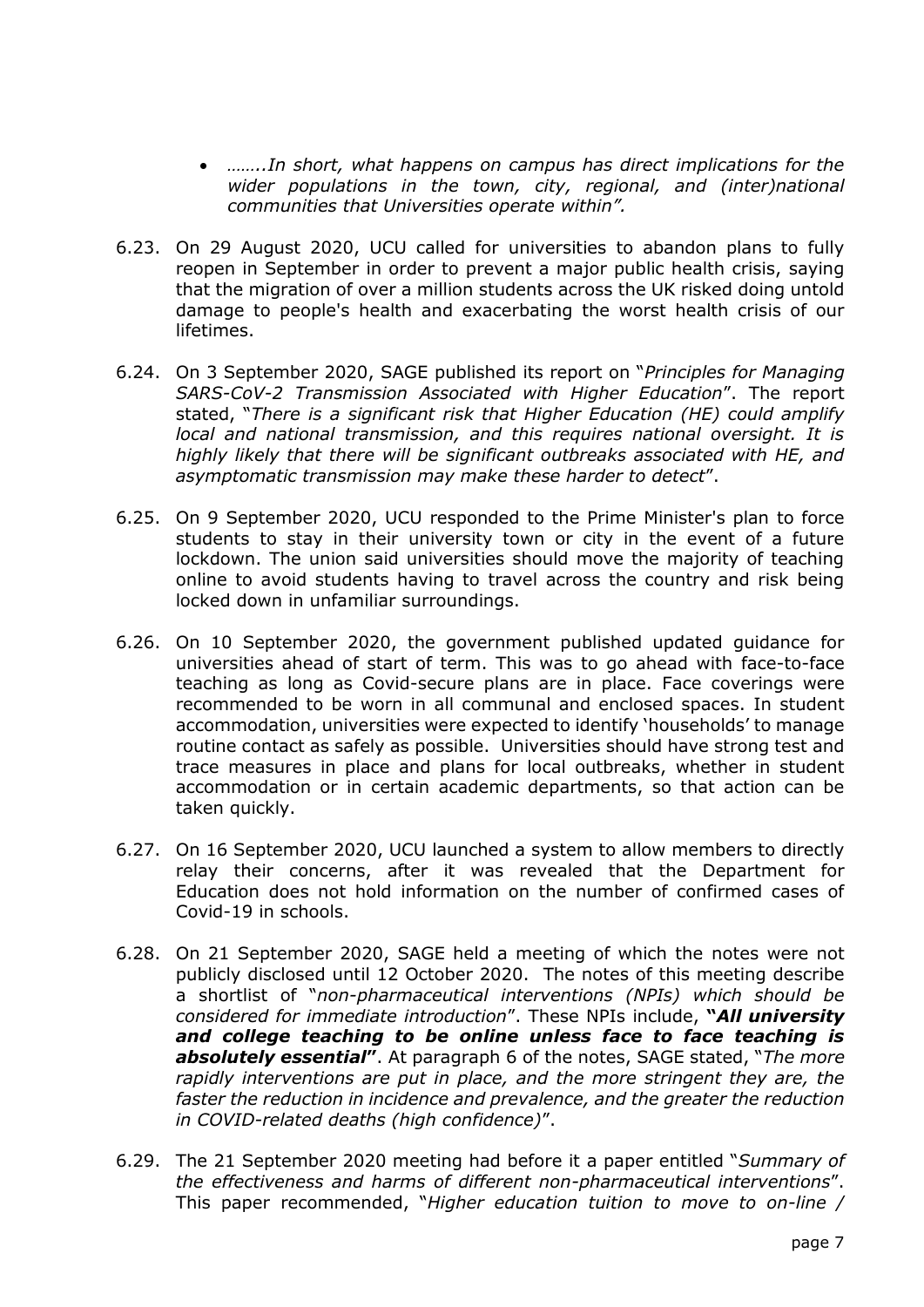*distance learning for term 1. In place until prevalence has fallen*". In addition, there was a document entitled "*NPIs Table*". Neither of these documents was disclosed publicly until 12 October 2020. In the "*NPIs Table*" SAGE's analysis of closing universities was as follows:

### *"Intervention: Closure of Higher Education*

#### *Impact on COVID transmission*

*Moderate impact (high confidence). Outbreaks are very likely in universities, given their size and the degree of close contact typical through shared living arrangements and while socialising and during lectures and practicals. Universities associated with outbreaks of other diseases (e.g. mumps and meningitis) and clear evidence from the US of transmission of COVID in this setting. Closing universities associated with a ~0.3 (0.2-0.5) reduction in the R number. Mitigations short of closure should include strong steer towards online learning for all but essential practical activities.* 

### *Direct impact on COVID deaths and severe disease*

*Risk within the HE workforce more than the student body – as FE.* 

#### *Non-COVID impact (incl. social and psychological; excl. economic)*

*Less impact on broader health and wellbeing, equity than closing schools or FE.* 

#### *Implementation issues*

*Students may remain in term accommodation even if campus activities are closed, so social events could continue regardless.* 

*Consider need to keep essential courses running (e.g. medical)* 

*Universities will need to manage and address student welfare needs for students living in university and private housing.* 

*Disruption of lab-based and medical courses (e.g. dentistry) will impact the graduate pipeline into health roles.* 

*Highly feasible for HE institutions to offer remote learning for many courses. Likely fewer issues with equity of access for students, though these remain problematic. A clear statement about online teaching for FE and HE could avoid institutions believing that they have to maintain in-person tuition to avoid being at a competitive disadvantage."*

On the subject of closing further education colleges, SAGE's opinion was as follows:

#### **"***Intervention: Closure of Further Education*

#### *Impact on COVID transmission*

*Moderate impact (moderate confidence). Less data than from schools, though students are older and thus more likely to be infectious. Cryptic transmission from asymptomatic individuals likely.* 

*FE is highly networked linking households, FE setting and workplaces, but this tends to be local.*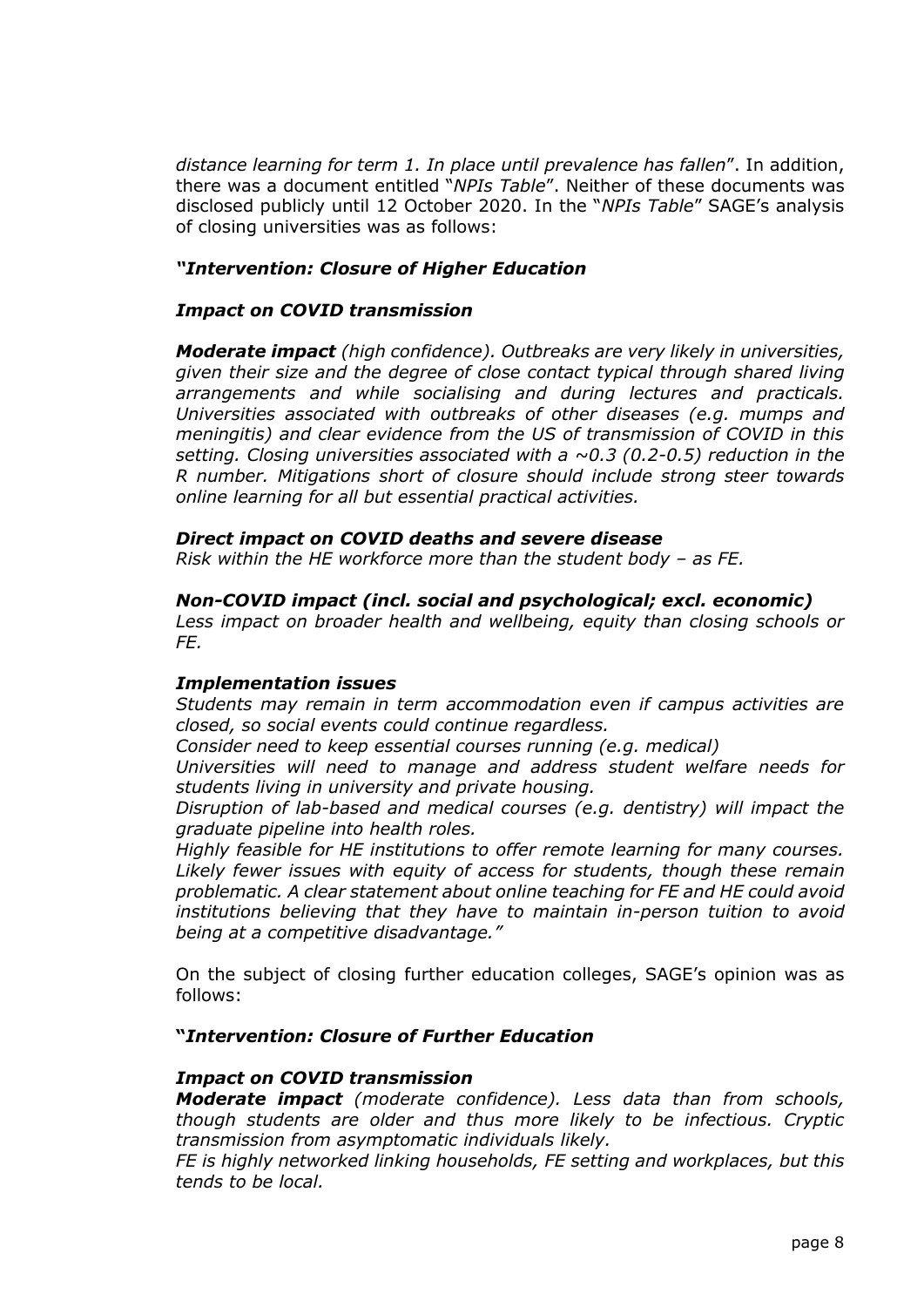### *Direct impact on COVID deaths and severe disease*

*Impact primarily through reduction in transmission. However, FE workforce somewhat older and more high risk, and a greater fraction of students are BAME and live at home. Therefore there is the potential for transmission in FE to lead to infection of higher risk individuals.* 

## *Non-COVID impact (incl. social and psychological; excl. economic)*

*Moderate impact. Disruption of education, wellbeing of students. Knock-on impacts lower than for schools due to lower childcare needs.*

#### *Implementation issues*

*Significant equity issues because FE students are of lower SES/higher BAME representation than school 6th form or HE students. Expanding online teaching provision including resources required, e.g. laptops, wifi could minimise disruption to education which could otherwise widen* 

*existing inequalities."*

- 6.30. On 22 September 2020, when presumably in receipt of the SAGE recommendation to move all university and college teaching online as rapidly as possible, the Prime Minster gave a statement to the House of Commons in which he said, "*We will ensure that schools, colleges and universities stay open - because nothing is more important than the education, health and well-being of our young people*".
- 6.31. On 28 September 2020, UCU wrote to the Prime Minster to urge him to make online learning universities' default position, protect students' education and stop any further damage to community health.
- 6.32. On 1 October 2020, in a joint statement, UCU and NUS called for online working, students to be allowed to return home if they wish and funding guarantees to safeguard universities' finances and protect jobs.
- 6.33. The joint statement called for:
	- a national test and trace system for universities;
	- a safe way for students to leave campus if they need or want to;
	- no financial detriment to any student giving up accommodation, or choosing to defer or leave university;
	- a move to online learning wherever possible;
	- guaranteed funding for universities to help them deal with any shortfall or additional expenses due to Covid-19.

## **Infections and deaths since the start of the academic year**

6.34. University terms mostly began across the UK around 21-28 September 2020. Students living in rented or other accommodation close to their places of study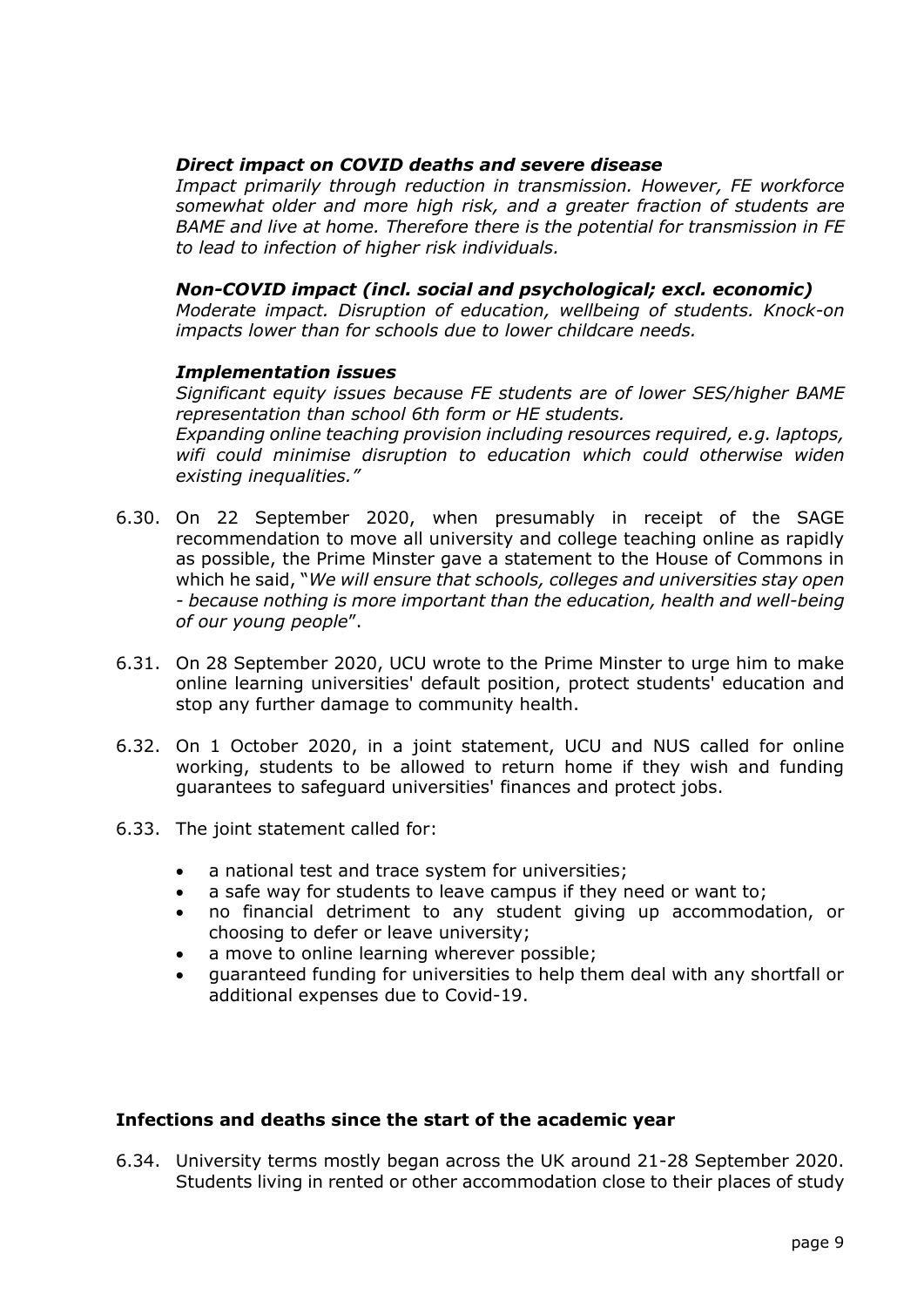were beginning to take up residence in that accommodation from the start of the month.

- 6.35. According to the data published by Public Health England, on 1 August the number of cases of Covid-19 in the UK, as indicated by a positive test result was: Wales 16, Scotland 23, Norther Ireland 10 and England 494. On 1 September 2020, the case numbers were: Wales 57, Scotland 199, Northern Ireland 65 and England 1,930. On 22 September 2020, the day the Prime Minster disregarded the advice of SAGE to move university and college teaching online, the case numbers were: Wales 379, Scotland 497, Northern Ireland 174 and England 5,365. As at 14 October 2020, England alone had over 10,000 cases.
- 6.36. According to National Records of Scotland, from mid-July deaths involving Covid-19 in Scotland remained around the same level with some weekly fluctuation. Unlike in other parts of the UK, in most of these weeks there were no deaths. There were 5 deaths registered in the week 7 to 13 September 2020 where Covid-19 was mentioned on the death certificate, an increase of 3 from the previous week (31 August to 6 September 2020). In the following four weeks to 11 October there were 11, 10, 20 and 25 deaths respectively.
- 6.37. According to the ONS infections survey, data for the period 28 August to 8 October 2020 shows the Covid-19 infection rates for the UK rising highest in the group "*school year 12 to age 24*" – most students at universities and further education colleges are in this age group.
- 6.38. On 16 October 2020, the Prime Minster gave a statement in which he acknowledged that cases in the UK had doubled in the last nine days.
- 6.39. In universities themselves, there have been huge outbreaks of Covid-19 since the beginning of this academic year. By 15 October 2020, Newcastle University had 1,770 cases, Nottingham University 1,728, Manchester University 1,664, Northumbria University 1,522 and Durham University 1,220. These are just the top five largest outbreaks that UCU knows about. UCU does not have numbers of cases for all universities, since some have refused to disclose them.
- 6.40. It is very clear that the new university term has seen a huge rise in cases across the UK, that infections have risen highest in the age group into which most students fall, and that universities are recording huge numbers of infections with Covid-19.

#### 7. **The claim**

7.1. On 21 September 2020, SAGE advised the government that all university and college teaching should be moved online unless face-to-face teaching was absolutely essential. SAGE's advice was that the more rapidly such an intervention was put in place, and the more stringent it was, the faster the reduction in incidence and prevalence, and the greater the reduction in Covidrelated deaths.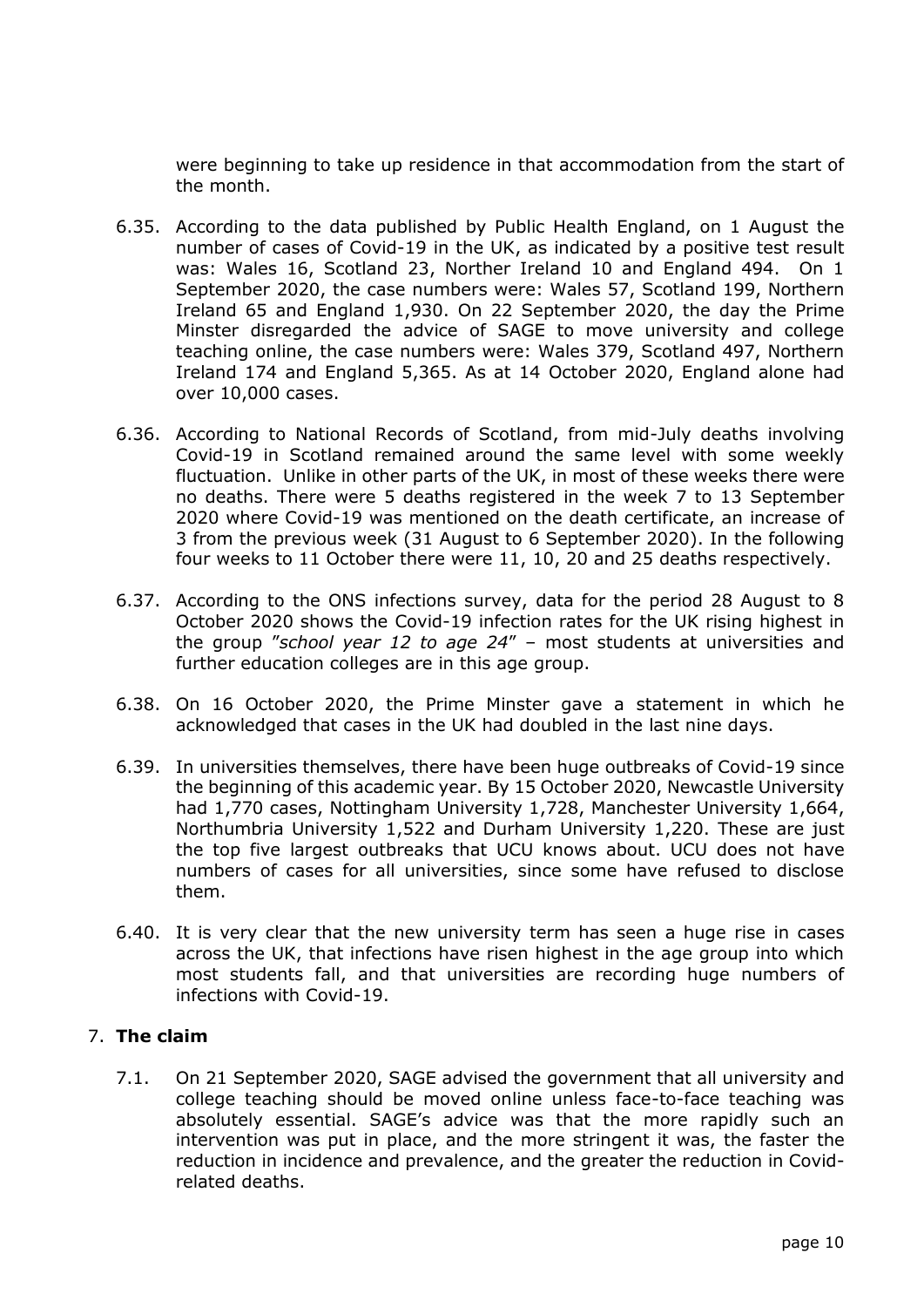- 7.2. The government has not followed the advice given by SAGE on 21 September 2020. No explanation has been given for not following the SAGE advice, despite the clear evidence, as outlined above, that continuing face-to-face teaching in colleges and universities has contributed to the significant rise in Covid-cases across the UK and has seen infection rates rising highest in the age group into which most students fall, and universities recording huge numbers of Covid-infections.
- 7.3. Further, the government failed to carry out any consultation with stakeholders and interest parties prior to taking the decision not to follow the SAGE advice, and has ignored requests by UCU and NUS to make online learning the default position in universities and further education colleges.
- 7.4. UCU contends that the government's failure to direct and support universities and further education colleges to move to online teaching from September 2020 is unlawful and unfair. In particular, the decision (insofar as a decision was made as opposed to a failure to take action) not to follow the SAGE advice provided to the government on 21 September 2020 is irrational, was taken without observing the principles of natural justice, and was taken without necessary consultation.

# **Irrationality**

7.5. The government's acts and omissions are irrational in that no reasonable government considering the SAGE advice of 21 September 2020 and the other relevant matters outlined above could fail to direct and support universities and further education colleges to move to online teaching from September 2020 (see *Tesco Store Ltd v Secretary of State for the Environment* [1995] 1 WLR 759; *Re Findlay* [1985] AC 318; *R (Khatun) v Newham London Borough Council* [2005] QB 37).

## **Procedural unfairness**

- 7.6. The government's failure to take proper account of the appropriate considerations outlined above, including the SAGE advice of 21 September 2020, renders the decision not to direct and support universities and further education colleges to move to online teaching from September 2020 and to instead promote colleges and universities staying open and continuing to provide face-to-face teaching procedurally unfair.
- 7.7. In *R v Parliamentary Commissioner for Administration, ex parte Balchin* [1998] 1 LPR 1, the court identified the test as being "*whether a consideration has been omitted which, had account been taken of it, might have caused the decision-maker to reach a different conclusion*".
- 7.8. UCU contend that had the government taken proper account of the SAGE advice of 21 September 2020, the evidence underlying it and the representations made by interested parties as outlined above, a different conclusion ought to have been reached regarding face-to-face as opposed to online teaching in universities and further education colleges.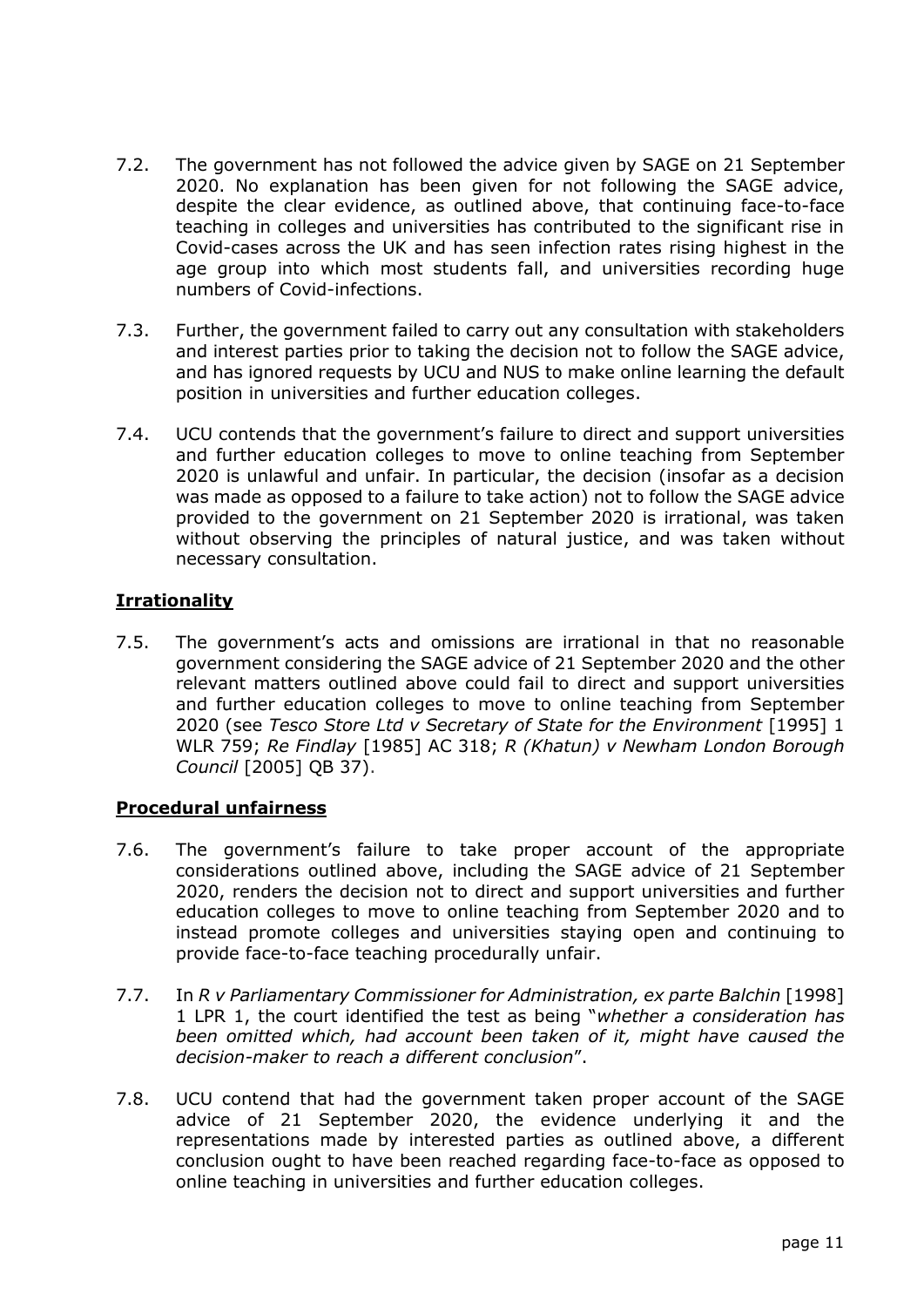### Lack of consultation

- 7.9. Consultation is an essential element of fair process. Moreover, the more serious the impact of a decision is on affected individuals, the more important it is that the right decision is reached and that those affected feel that their concerns have been considered by the decision-maker. Accordingly, the more serious the impact the more likely it is that fairness requires the involvement of affected individuals in the decision-making process by way of consultation.
- 7.10. The government decision not to implement the SAGE advice and recommendation that all university and college teaching should be moved online unless face-to-face teaching was absolutely essential has had a serious impact on staff, students and the public generally. As stated above, it has contributed to the significant rise in Covid-cases across the UK and has seen infection rates rising highest in the age group into which most students fall, and universities recording huge numbers of infections.
- 7.11. UCU, as the union representing academic staff in higher education, and its members are clearly affected in the most serious way by the government's decision not to implement the SAGE advice. Accordingly, it was imperative that UCU should have been consulted following the SAGE advice being given to the government on 21 September 2020. Not only was UCU not consulted, but it was not invited to participate in the higher education taskforce. In all the circumstances, the failure to consult renders the government's acts and omissions, as outlined above, unlawful.

## 8. **The action that the proposed defendant is expected to take**

- 8.1. The government is required to reconsider the decision not to direct and support universities and further education colleges to move to online teaching from September 2020 unless face-to-face teaching is absolutely essential, and to consult with all interested parties, including UCU, prior to making a fresh decision.
- 8.2. The government is also required to provide the information and documentation requested below.

## 9. **Request for information**

When responding to this letter before claim please provide a full explanation of the reasons for not following the SAGE advice of 21 September 2020 and not directing and supporting universities and further education colleges to move to online teaching from September 2020 unless face-to-face teaching is absolutely essential.

## 10.**Request for relevant and necessary documents**

Please provide all submissions, emails, memos, discussion papers, costings and any other documents relating to the substantive consideration by the Secretary of State for Education and/or the Minister for Universities of:

the financial support to be given to the higher education sector;